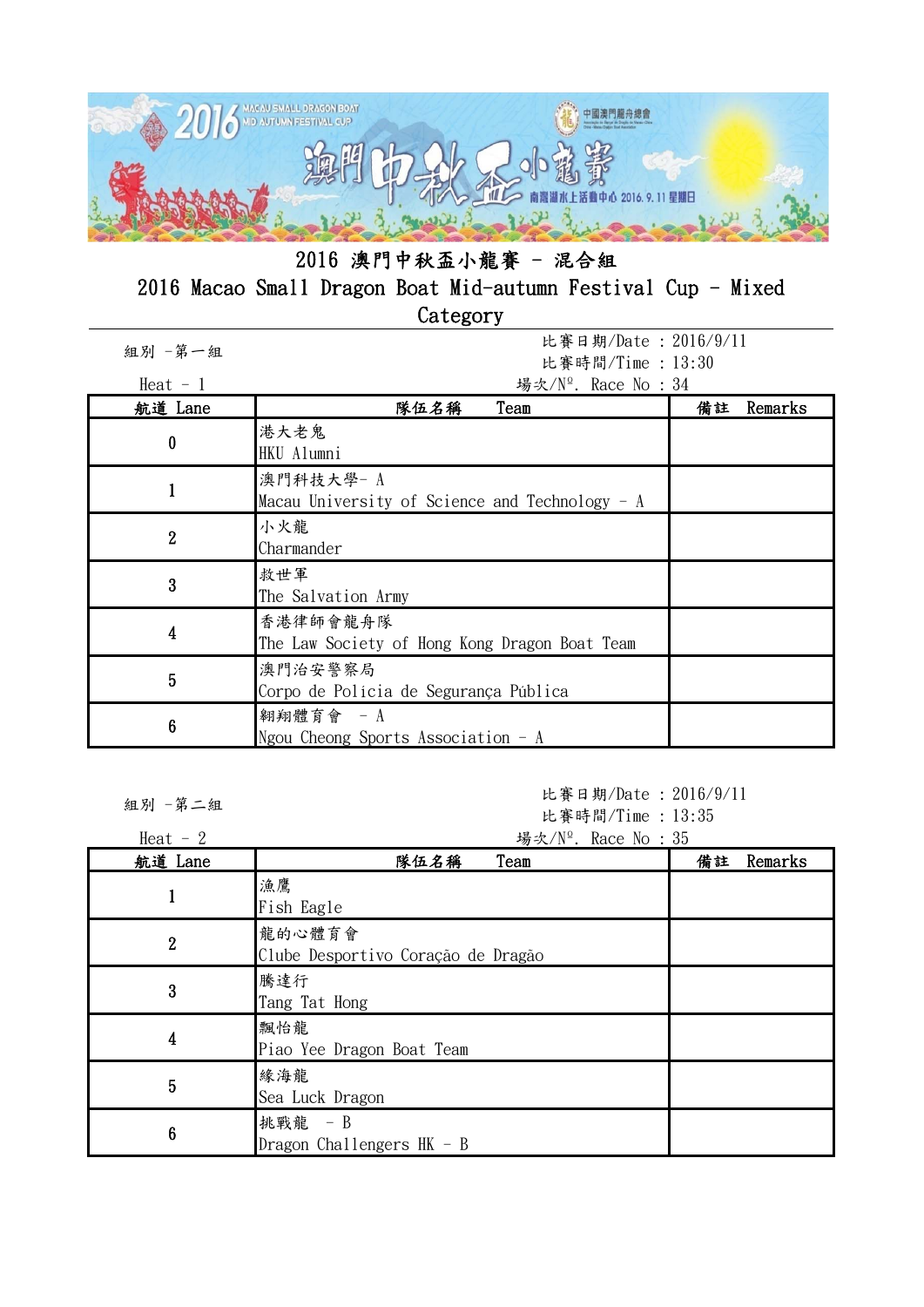

| 組別 -第三組<br>Heat $-3$ | 比賽日期/Date: 2016/9/11<br>比賽時間/Time: 13:45<br>場次/ $N^{\circ}$ . Race No : 36 |               |
|----------------------|----------------------------------------------------------------------------|---------------|
| 航道 Lane              | 隊伍名稱<br>Team                                                               | Remarks<br>備註 |
|                      | 畢馬威會計師事務所(香港)<br>KPMG Hong Kong                                            |               |
| $\overline{2}$       | 藍地馬卡<br>Blue Planet - Macaron                                              |               |
| 3                    | 澳門海關<br>Serviços de Alfândega                                              |               |
| 4                    | 香港業餘龍舟總會 - B<br>Hong Kong Amateur Dragon Boat Association - B              |               |
| 5                    | 蒙地卡羅體育會<br>Clube Desportivo Monte Carlo                                    |               |
| $6\phantom{1}6$      | 瘋火龍<br>Crazy Fire Dragon                                                   |               |

組別 -第四組

比賽日期/Date : 2016/9/11 比賽時間/Time : 13:50

Heat - 4  $\frac{1}{2}$  Heat - 4  $\frac{1}{2}$  Race No : 37 航道 Lane 隊伍名稱 Team 備註 Remarks <sup>1</sup> 奧林比亞 Olympia <sup>2</sup> 東方龍體育會 Orient Dragon Sports Club 3 自由龍龍舟會 - C Dragăo em Liberdade de Macau - C 4 大力工程

|   | 兴杯比空<br>Olympia                                               |  |
|---|---------------------------------------------------------------|--|
| 2 | 東方龍體育會<br>Orient Dragon Sports Club                           |  |
| 3 | 自由龍龍舟會 - C<br>Dragão em Liberdade de Macau - C                |  |
| 4 | 大力工程<br>G Power                                               |  |
| 5 | Enigma Association                                            |  |
| 6 | 澳門大學校友體育會<br>Ass. dos Antigos Alunos de Universidade de Macau |  |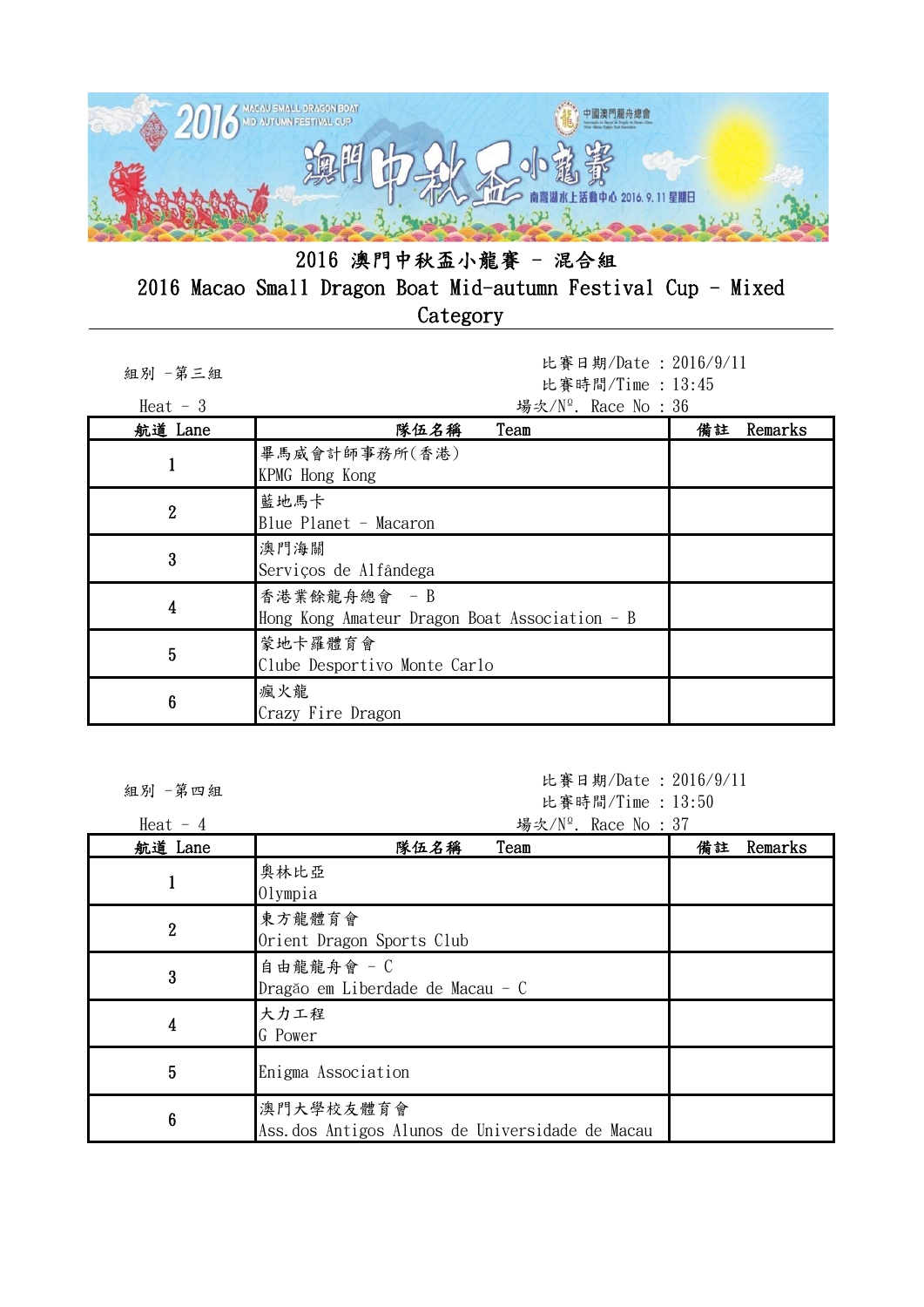

| 組別 一第五組        | 比賽日期/Date: 2016/9/11<br>比賽時間/Time: 14:00                      |               |
|----------------|---------------------------------------------------------------|---------------|
| Heat $-5$      | 場次/Nº. Race No: 38                                            |               |
| 航道 Lane        | 隊伍名稱<br>Team                                                  | 備註<br>Remarks |
|                | 自由龍龍舟會 - B<br>Dragão em Liberdade de Macau - B                |               |
| $\overline{2}$ | 日與夜川味館<br>Day and Night Restaurant                            |               |
| 3              | 裕新玻璃<br>$B - Cross$                                           |               |
| 4              | 澳門科技大學- B<br>Macau University of Science and Technology $- B$ |               |
| 5              | 同恆體育會<br>Associação Desportiva Tong Hang                      |               |
| 6              | 巴打聯體育會<br>Associação Desportiva Badas                         |               |

組別 -第六組

比賽日期/Date : 2016/9/11 比賽時間/Time : 14:05

| Heat $-6$        | 場次/N <sup>o</sup> . Race No: 39                                |               |
|------------------|----------------------------------------------------------------|---------------|
| 航道 Lane          | 隊伍名稱<br>Team                                                   | 備註<br>Remarks |
|                  | 挑戰龍 - A<br>Dragon Challengers $HK - A$                         |               |
| $\boldsymbol{2}$ | 自由龍龍舟會 - A<br>Dragão em Liberdade de Macau - A                 |               |
| 3                | 香港大學龍舟會<br>Dragon Boat Club, HKUSU                             |               |
| 4                | 轉捩點 2016<br>Turning Point 2016                                 |               |
| 5                | 香港業餘龍舟總會 - A<br>Hong Kong Amateur Dragon Boat Association $-A$ |               |
| 6                | 翱翔體育會 - B<br>Ngou Cheong Sports Association $- B$              |               |